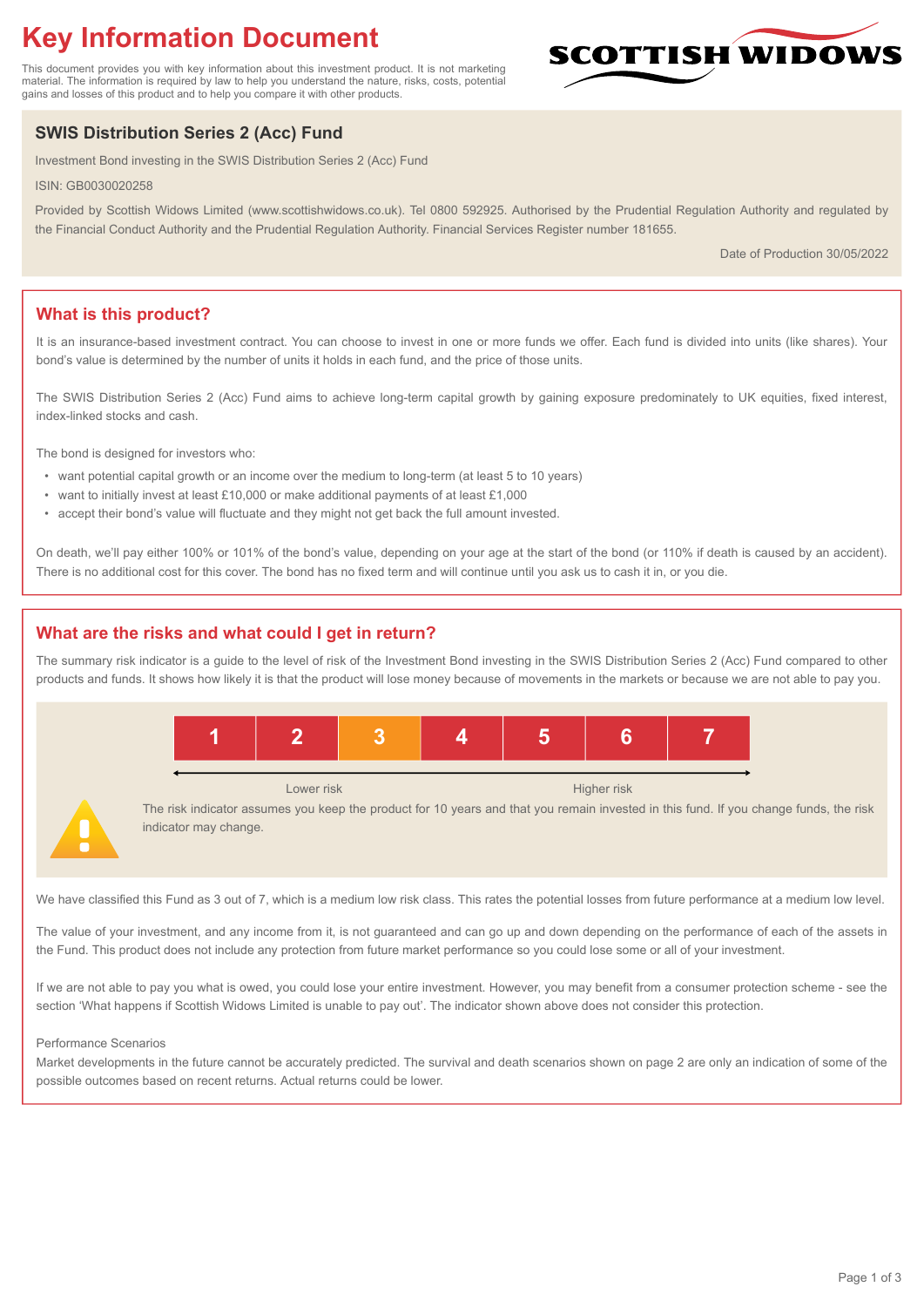

#### **What are the risks and what could I get in return? (continued)**

This table shows the money you could get back over the next 10 years, under different scenarios, assuming that you invest £10,000. The figures below assume no withdrawals are taken and do not allow for any Large Fund Bonus which may apply. The scenarios shown illustrate how your investment could perform. You can compare them with the scenarios of other products. The scenarios presented are an estimate of future performance based on evidence from the past on how the value of this investment varies, and are not an exact indicator. What you get will vary depending on how the market performs and how long you keep the investment. The stress scenario shows what you might get back in extreme market circumstances, and it does not take into account the situation where we are not able to pay you. The death scenario assumes investments perform in line with the moderate scenario.

The figures shown include all the costs of the product itself, but may not include all the costs that you pay to your adviser. The figures do not take into account your personal tax situation, which may also affect how much you get back. Before deciding to invest, you should read the Additional Information Document for more information on the risks and what you might get back. See page 2 for information on how the performance scenarios are calculated.

| <b>Investment £10,000</b> |                                                    |           |                                             |          |  |  |
|---------------------------|----------------------------------------------------|-----------|---------------------------------------------|----------|--|--|
|                           |                                                    | 5 years   | 10 years<br>(Recommended<br>holding period) |          |  |  |
| <b>Survival Scenarios</b> |                                                    |           |                                             |          |  |  |
| <b>Stress scenario</b>    | What you might get back after costs                | £5,186    | £7,351                                      | £6,434   |  |  |
|                           | Average return each year                           | $-48.14%$ | $-5.97%$                                    | $-4.31%$ |  |  |
| Unfavourable scenario     | What you might get back after costs                | £9,132    | £8,286                                      | £7,752   |  |  |
|                           | Average return each year                           | $-8.68%$  | $-3.69%$                                    | $-2.51%$ |  |  |
| Moderate scenario         | What you might get back after costs                | £9,991    | £10,114                                     | £10,270  |  |  |
|                           | Average return each year                           | $-0.09%$  | 0.23%                                       | 0.27%    |  |  |
| Favourable scenario       | What you might get back after costs                | £10,892   | £12,301                                     | £13,557  |  |  |
| Average return each year  |                                                    | 8.92%     | 4.23%                                       | 3.09%    |  |  |
| <b>Death scenarios</b>    |                                                    |           |                                             |          |  |  |
| Insured event             | What your beneficiaries might get back after costs | £10,091   | £10,215                                     | £10,373  |  |  |

#### **What happens if Scottish Widows is unable to pay out?**

Your Plan is fully covered by the Financial Services Compensation Scheme. More information about compensation arrangements is available from the Financial Services Compensation Scheme, who can be contacted on 0800 678 1100 or 0207 741 4100 or via their website at www.fscs.org.uk

# **What are the costs?**

The Reduction in Yield (RIY) shows what impact the total costs you pay will have on the investment return you might get. The total costs take into account one-off, ongoing and incidental costs. The amounts shown here are the cumulative costs of the product itself, for three different holding periods. The monetary figures shown assume you invest £10,000 and investments perform in line with the moderate scenario. The figures are estimates and may change in the future. The person selling you or advising you about this product may charge you other costs. If so, this person will provide you with information about these costs, and show you the impact that all costs will have on your investment over time.

| <b>Investment £10,000</b>       |                             |                              |                            |  |  |  |
|---------------------------------|-----------------------------|------------------------------|----------------------------|--|--|--|
| <b>Scenarios</b>                | If you cash in after 1 year | If you cash in after 5 years | If you cash in at 10 years |  |  |  |
| Total costs                     | £164                        | £610                         | £1,148                     |  |  |  |
| Impact on return (RIY) per year | 1.64%                       | 1.24%                        | 1.19%                      |  |  |  |